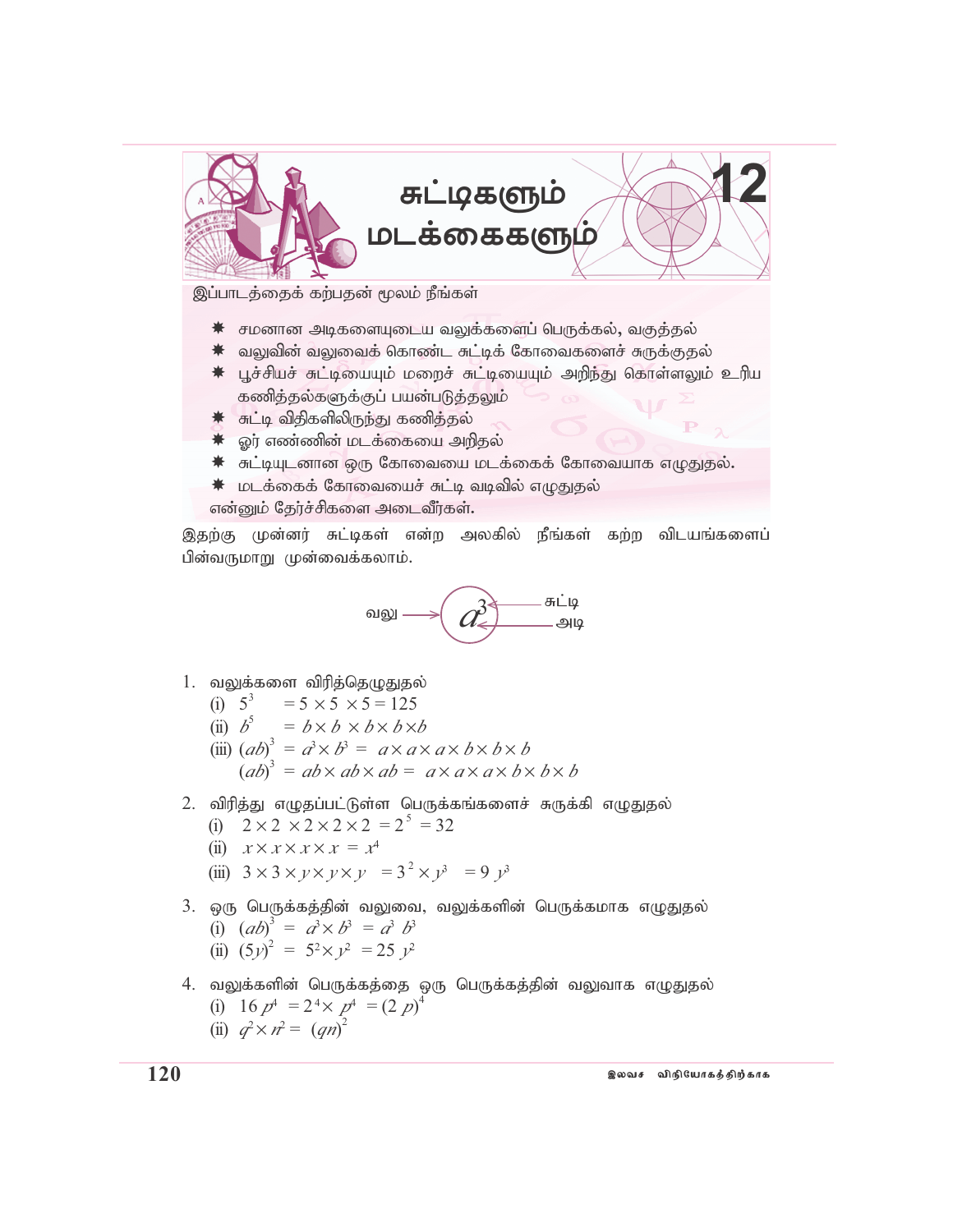5. ஒற்றை வலுக்கள் இரட்டை வலுக்கள்  $(-2)^5 = (-2) \times (-2) \times (-2) \times (-2) \times (-2) = (-32)$  $(-2)^4 = (-2) \times (-2) \times (-2) \times (-2) = +16$  $(-3)^4 = (-3) \times (-3) \times (-3) \times (-3) = +81$  $\left| (-3)^5 = (-3) \times (-3) \times (-3) \times (-3) \times (-3) = (-243) \right|$ ஒற்றை வலு இரட்டை வலு (மறை எண்)  $= +$  பெறுமானம்  $($ மறை எண் $)$  $= -$  பெறுமானம் சமனான அடிகளையுடைய வலுக்களைப் பெருக்குதல் 12.1

உதாரணம் 12.1

$$
33 \times 34 = (3 \times 3 \times 3) (3 \times 3 \times 3 \times 3)
$$
  
= 3 \times 3 \times 3 \times 3 \times 3 \times 3 \times 3  
= 3<sup>7</sup>

 $3^3 \times 3^4 = 3^{3+4}$  $= 3^7$ 

| கோவை                                          | விரித் தெழுதிச் சுருக்குதல்                                                                                                                                                                                                                                                                                                                                                                                                                                    | ' சுட்டிகள் ( <mark>ம</mark> ுலம்<br>சுருக்குதல் |
|-----------------------------------------------|----------------------------------------------------------------------------------------------------------------------------------------------------------------------------------------------------------------------------------------------------------------------------------------------------------------------------------------------------------------------------------------------------------------------------------------------------------------|--------------------------------------------------|
| $1.3^{3} \times 3^{2}$<br>2. $m^4 \times m^2$ | $3 \times 3 \times 3 \times 3 \times 3 = 3^5$<br>$ m \times m \times m \times m \times m \times m = m^{6}$<br>$\left 3, p^3 \times q^2 \times p^5 \times q(p \times p \times p) \times (q \times q) \times (p \times p \times p \times p \times p) \right $ $\left  \frac{1}{p^3 + 5} \times \frac{1}{q^2 + 1} \right  = p^8 q^3$<br>$= (p \times p \times p \times p \times p \times p \times p \times p) \times (q \times q \times q)$<br>$= p^8 \times q^3$ | $3^{3+2} = 3^5$<br>$m^{4+2} = m^6$               |

இதற்கேற்ப $a$  ஐ அடியாகக் கொண்டதும்  $m, n$  ஆகியவற்றைச் சுட்டிகளாகக் கொண்டதுமான இரண்டு வலுக்களின் பெருக்கத்தைப் பின்வருமாறு காட்டலாம்.

 $a^m \times a^n = a^{m+n}$ 

**ூடிகள்** சமனான இரண்டு வலுக்களைப் பெருக்கும்போது **அதாவது** அவற்றின் சுட்டிகள் கூட்டப்படும். அடி மாறாதிருக்கும்.

 $1$  Qoungh rive  $\infty$ or ribriu

பயிற்சி 12.1

1. 
$$
\text{Sublipole has been by lued.}
$$
  
\n(i)  $3^2 \times 3^6 = 3^{\square}$  (ii)  $a^3 \times a^8 = a^{\square}$   
\n(iii)  $5^4 \times 8^2 \times 5^2 = 5^{(\square + 2)} \times 8^2$  (iv)  $p^3 \times q^4 \times p^6 \times q^3 = p^{(3 + \square)} \times q^{(\square + \square)}$   
\n(v)  $a^4 \times b^5 \times a^6 \times b^2 = a^{(\square)} \times b^{(\square)}$   
\n(vi)  $2^2 \times c^4 \times 2^4 \times c^5 = 2^{(\square + \square)} \times c^{(\square + \square)} = 2^{\square} \times c^{\square}$   
\n(vii)  $4^{\square} \times k^1 \times 4^5 \times k^{\square} = 4^7 \times k^5$  (viii)  $\left(\frac{1}{3}\right)^5 \times \left(\frac{1}{3}\right)^{\square} = \left(\frac{1}{3}\right)^9$   
\n(ix)  $x^{\square} \times 7^2 \times x^4 \times 7^4 = x^6 \times 7^{\square}$  (x)  $(0.2)^3 \times (0.2)^5 \times (0.2)^{\square} = (0.2)^{20}$ 

இலவச விநியோகத்திற்காக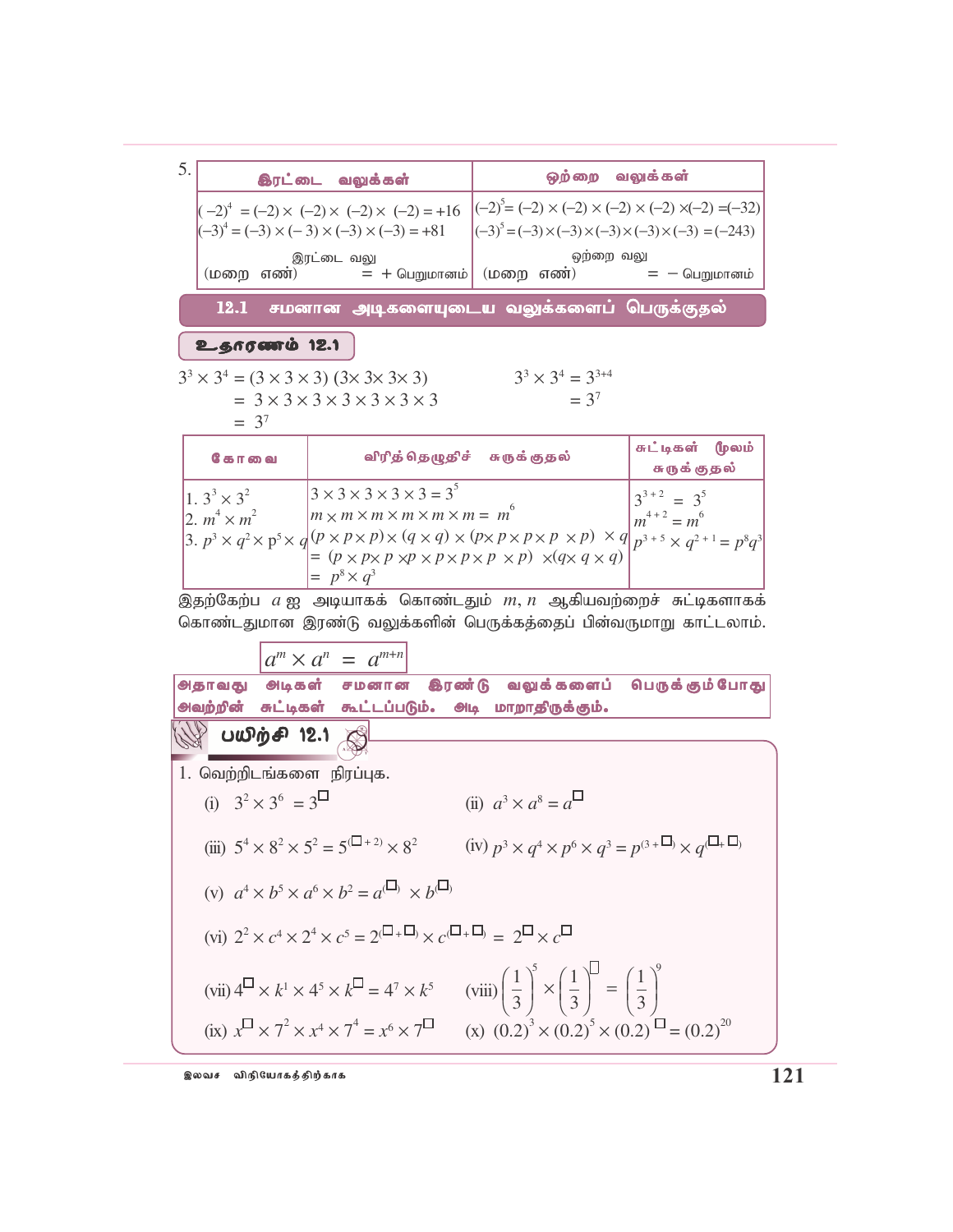

மேலேயுள்ள இரண்டு உதாரணங்களிலும் வலுக்களின் சுட்டிகளைக் கழிப்பதன் மூலமும் மேற்குறித்த விடையையே பெறலாம் என்பதைப் பரீட்சித்துப் பார்க்க.

$$
3^4 \div 3^2 = 3^{4-2} = 3^2
$$
  $c^8 \div c^3 = c^{8-3} = c^5$ 

இதற்கேற்ப *a* ஐ அடியாகக் கொண்டதும் m, n ஆகியவற்றைச் சுட்டிகளாகக் கொண்டதுமான இரண்டு வலுக்களின் வகுத்தலைப் பின்வருமாறு காட்டலாம்.

$$
a^m \div a^n = a^{m-n} \quad \text{subject to} \quad a^m = a^{m-n}
$$

மேலேயுள்ள விளக்கத்திற்கேற்பூ

சமனான அடிகளையுடைய இரண்டு வலுக்களை வகுக்கும்போது அவற்றின்| சுட்டிகள் கழிக்கப்படும். அடி மாறாதிருக்கும்.

இங்கு *n* இன் பெறுமானம் *m* இலும் கூடியதாயிருக்கும் சந்தர்ப்பங்களில் *m* – *n* இற்காக மறைப் பெறுமானமொன்று வருவதால் எமக்கு மறைச் சுட்டியொன்று கிடைக்கிறது. (இதுபற்றிப் பின்னர் விளக்கப்படும்)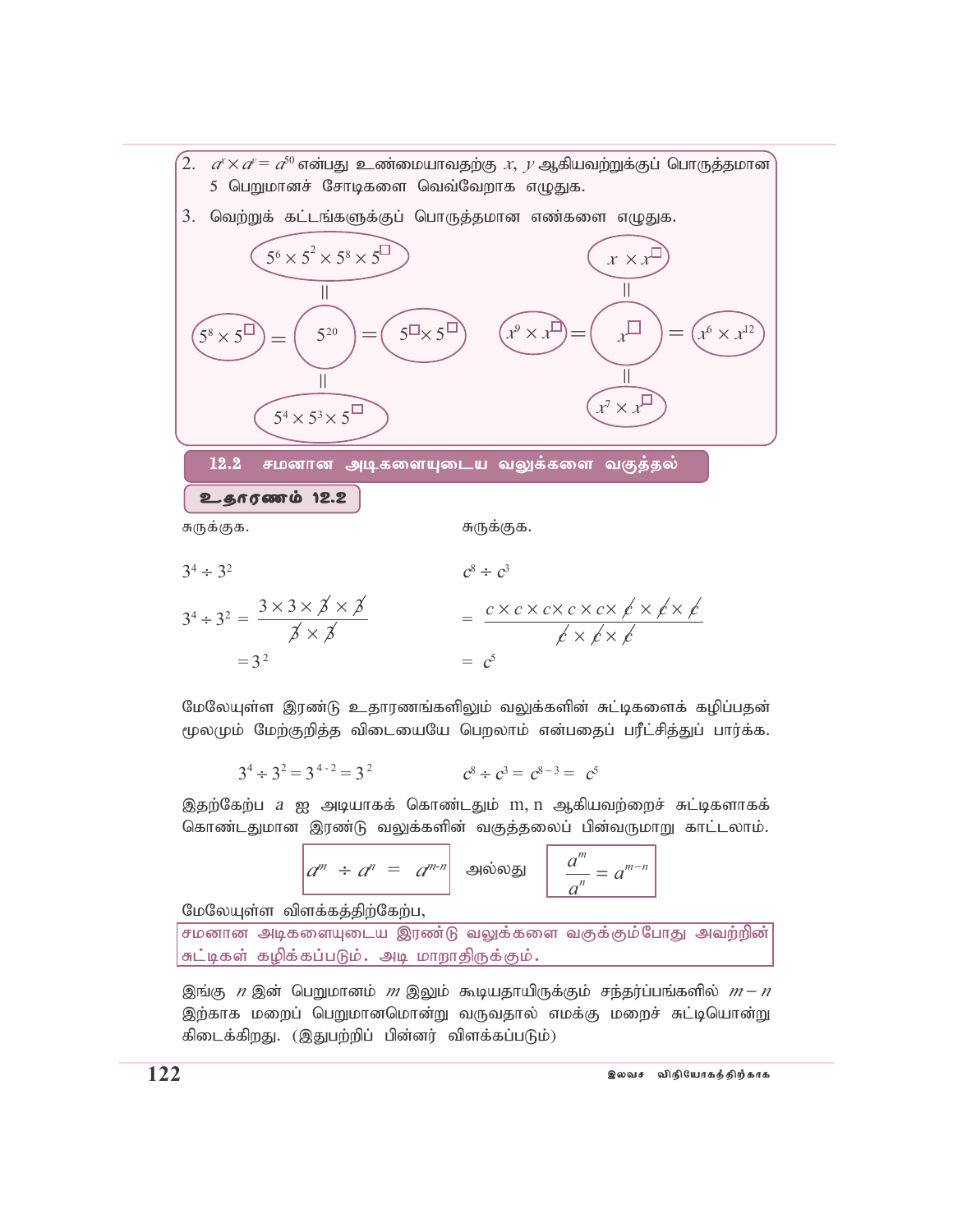

 $12.3$  மறைச் சுட்டி

 $\mathcal{X}^2 \div \mathcal{X}^5$  இன் பெறுமானத்தைக் கீழே காட்டப்பட்டுள்ள இரண்டு முறைகளிலும் சுருக்கும்போது கிடைக்கும் விடைகளைப் பரீட்சித்துப் பார்க்க.

| விரித்து எழுதுதல்                                                                                                                           | சுட்டி விதி மூலம்                           |
|---------------------------------------------------------------------------------------------------------------------------------------------|---------------------------------------------|
| $x^2 \div x^5$<br>$\overline{\mathcal{X}}^1 \times \overline{\mathcal{X}}^1$<br>$x_1 \times x_1 \times x \times x \times x$<br>$\sqrt{r^3}$ | $x^2 \div x^5$<br>$= x^{2-5}$<br>$= x^{-3}$ |

இதற்கேற்ப இவ்விரு விடைகளும் சமனாக வேண்டும்.

இலவச விநி**போகத்திற்காக கூடம் பட்டமைகள் குழுத்து ம**ுக்கும் பட்டமைகள் பட்டமைகள் ப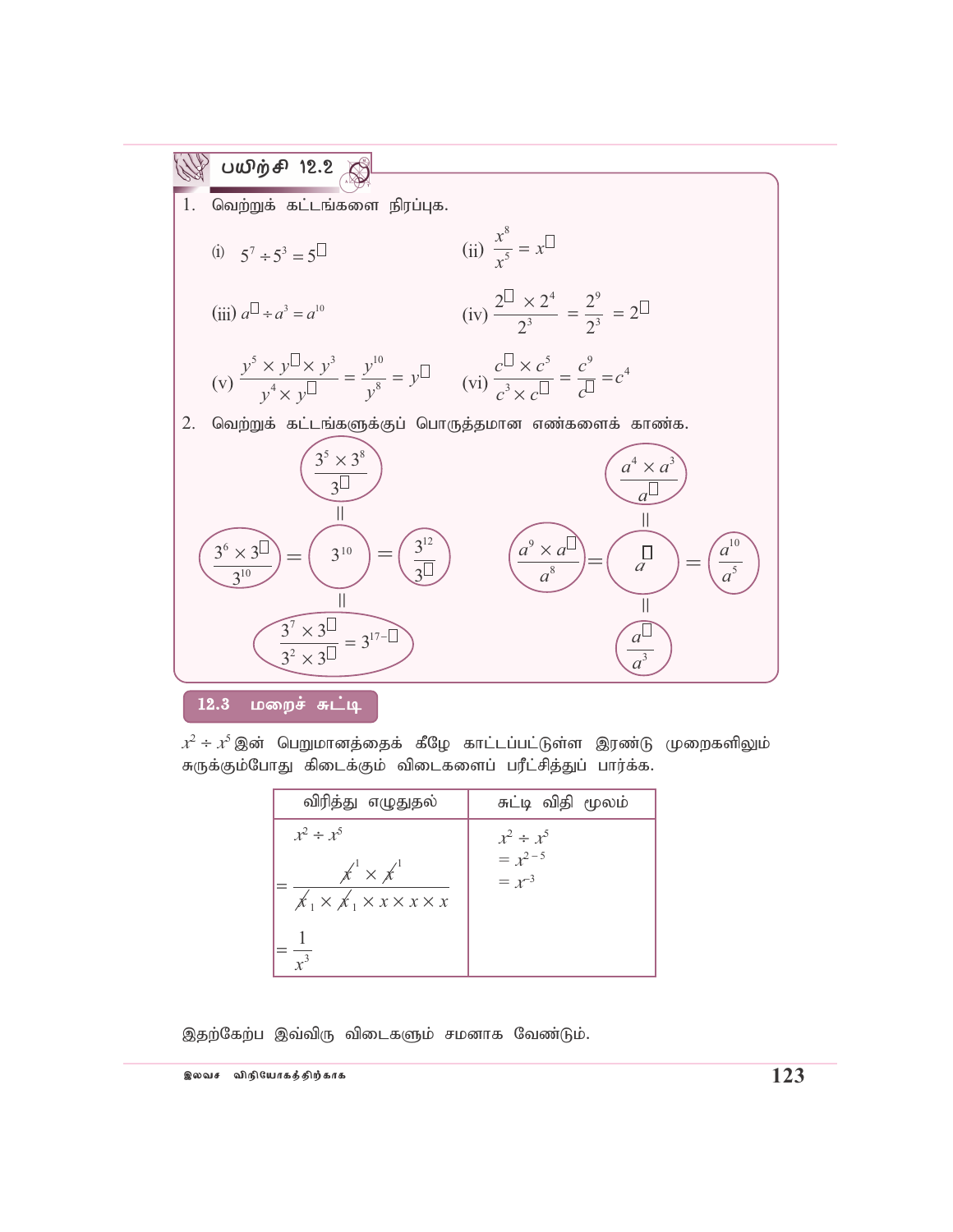அதாவது, 
$$
x^{-3} = \frac{1}{x^3}
$$
 ஆகும்.

இன் பெறுமானத்தைக் காண்க.

இதற்கேற்ப *n* யாதாயினுமொரு எண்ணாயிருக்கும்போது  $x^{-n} = \frac{1}{x^n}$  உம்  $\frac{1}{x^{-n}} = x^n$ உம் ஆகும்.

இங்கு  $x^n$  என்பது மறைச் சுட்டியுடனான ஒரு வலு எனப்படும்.

உதாரணம் 12.3

உதாரணம் 12.4  $\frac{1}{A^{-2}}$  இன் பெறுமானத்தைக் காண்க.

$$
3^{-2} = \frac{1}{3^2} = \frac{1}{9}
$$
 
$$
\frac{1}{4^{-2}} = 4^2 = 16
$$

மேலேயுள்ள விளக்கத்திற்கேற்ப நாம் பின்வரும் முடிவைப் பெற்றுக் கொள்ளலாம்.

$$
\overline{\left(\frac{a^{-x}}{b^{-y}}=\frac{b^{y}}{a^{x}}\right)}
$$

 $3^{-2}$ 

) அதாவது மறைச் சுட்டியுடனான ஒரு வலுவை நேர்ச்<br>) சுட்டியுடனான ஒரு வலுவாக மாற்றுவதற்கு அதன் நிகர்மாறை<br>) எழுத வேண்டும்.

 $\mathbb{W}$  பயிர்சி 12.3 1. வெற்றிடங்களை நிரப்புக. (i)  $2^{-5} = \frac{1}{\Box}$  (ii)  $x^{-2} = \frac{1}{\Box}$  (iii)  $\Box = \frac{1}{3}$ (iv)  $2x^{-1} = \frac{2}{\sqrt{2}}$  (v)  $\frac{x^{-3}}{v^{\frac{3}{2}}} = \frac{y^{6}}{x^{\frac{3}{2}}}$  (vi)  $\frac{3}{2x^{-3}} = \frac{\sqrt{2}}{2}$ 2. பின்வரும் கோவைகளைச் சுருக்கி விடைகளை நேர்ச் சுட்டிகளில் தருக. (i)  $\frac{a^{-2} \times b^{-4}}{b^2}$  (ii)  $\frac{2^{-3} \times 5^2}{5^{-4} \times 2^4}$  (ii)  $\frac{(2x)^3 \times (2x)^{-4}}{(2x)^{-6}}$ (iv)  $\frac{8x^2 \times 5y^{-3}}{15x^{-4} \times 2y^5}$  (v)  $\frac{3^{-2} \times p^2 \times q^{-2}}{p^{-4} \times q^2}$  (vi)  $\frac{c^3 \times m^{-4}}{m^3 \times c^{-3}}$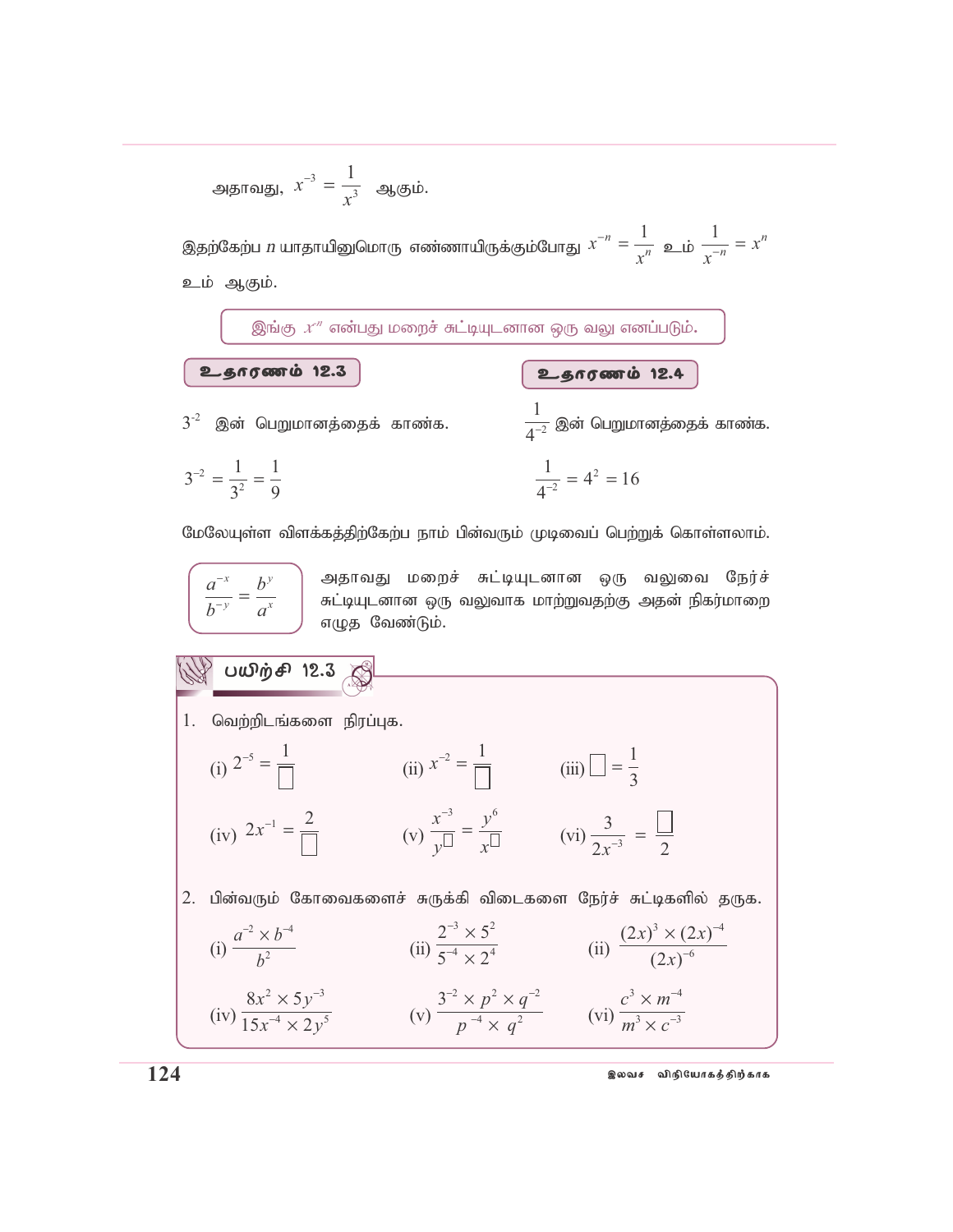$\hat{3}$ . வெற்றிடத்துக்குப் பொருத்தமான பெறுமானத்தை இட்டு நிரப்புக. (i) 1  $\frac{1}{128} = 2^{\square}$  (ii) 1 125  $=\Box^{-3}$  (iii)  $27^{-1} = \frac{1}{3}$  $^{-1}$  =  $\Big($  $\lfloor$  $\overline{\phantom{a}}$  $\overline{ }$ (iv)  $0.001 = \Box^{-3}$  $12.4$  பூச்சியச் சுட்டி

 $5^3\div 5^3$  இன் பெறுமானத்தை விரித்தெழுதுவதன் மூலமும் சுட்டி விதியின்படி சுருக்குவதன் மூலமும் பின்வரும் விடை பெறப்படும்.

| <mark>விரித்து எழுதுதல்</mark>                                                                                                     | சுட்டி விதி மூலம்  |  |  |
|------------------------------------------------------------------------------------------------------------------------------------|--------------------|--|--|
| $5^3 \div 5^3$                                                                                                                     | $5^3 \div 5^3$     |  |  |
| $\frac{1}{x} = \frac{\cancel{5} \times \cancel{5} \times \cancel{5}}{x}$<br>$\not\!\!\! S \times \not\!\!\! S \times \not\!\!\! S$ | $=5^{3-3}$         |  |  |
| $=$ 1                                                                                                                              | $=$ 5 <sup>0</sup> |  |  |

இரண்டு விடைகளும் சமனானவை. அதாவது  $5^{\circ}\!=\!1^{\circ}$ ஆகும்.

அடி பூச்சியமல்லாத எந்தவொரு எண<mark>்</mark>ணினதும் சுட்டி பூச்சியமாகும்போது அதன் பெறுமானம் 1 இற்குச் சமனாகும்**.** 

அதாவது  *a* ≠ 0  ஆகும்போது  
$$
|a^{\circ} = 1|
$$
   ஆகும்.

*a* **o = 1**

சுருக்குக.

(i) 
$$
x^5 \div x^5
$$
  
\n(ii)  $\left(\frac{3}{x^2}\right)^0 \times \frac{x^3}{9}$   
\n(iii)  $\frac{(2x)^0 \times x^7}{x^{-2}}$   
\n(iv)  $\frac{x^{\frac{1}{2}} \times y^{\frac{2}{3}}}{y^{-\frac{1}{3}} \times x^{\frac{1}{2}}}$   
\n(v)  $\frac{(xy)^0 \times a^5 \times y^4}{a^{-3} \times y^{-3}}$   
\n(vi)  $\frac{m^5 \times c^{-2} \times m^{-2}}{c^4 \times m^3 \times c^{-6}}$ 

12.5 வலுவின் வலு

 $\omega$   $\omega$   $\eta$   $\sigma$   $\theta$  12.4

 ${(2^2)}^3$  என்பது வலுவின் வலுவுடைய ஒரு கோவையாகும். இது இரண்டின் இரண்டாம் வலுவின் மூன்றாம் வலுவாகும். இதனை விரித்தெழுதிச் சுருக்கலாம்.

$$
(22)3 = 22 × 22 × 22
$$
  
= 2<sup>2+2+2</sup> (சுட்டி 0]g)ulின்படி)  
∴ (2<sup>2</sup>)<sup>3</sup> = 2<sup>6</sup>

இதனை  $2^{2\times 3}_{\sim} = 2^{6}$  எனவும் சுருக்கலாம். (சுட்டிகளைப் பெருக்குவதன் மூலம்)  $\overline{\text{G}}$ எனவே  $(2^2)^3 = 2^6$  என எழுதலாம்.

இதற்கேற்ப,  $a$  பூச்சியமல்லாத எந்தவொரு எண்ணாகவும் இருக்கும்போது  $\overline{(a^m)^n \, = \, a^{mn}} \,$  என எழுதலாம்.

,ytr tpepNahfj;jpw;fhf **125**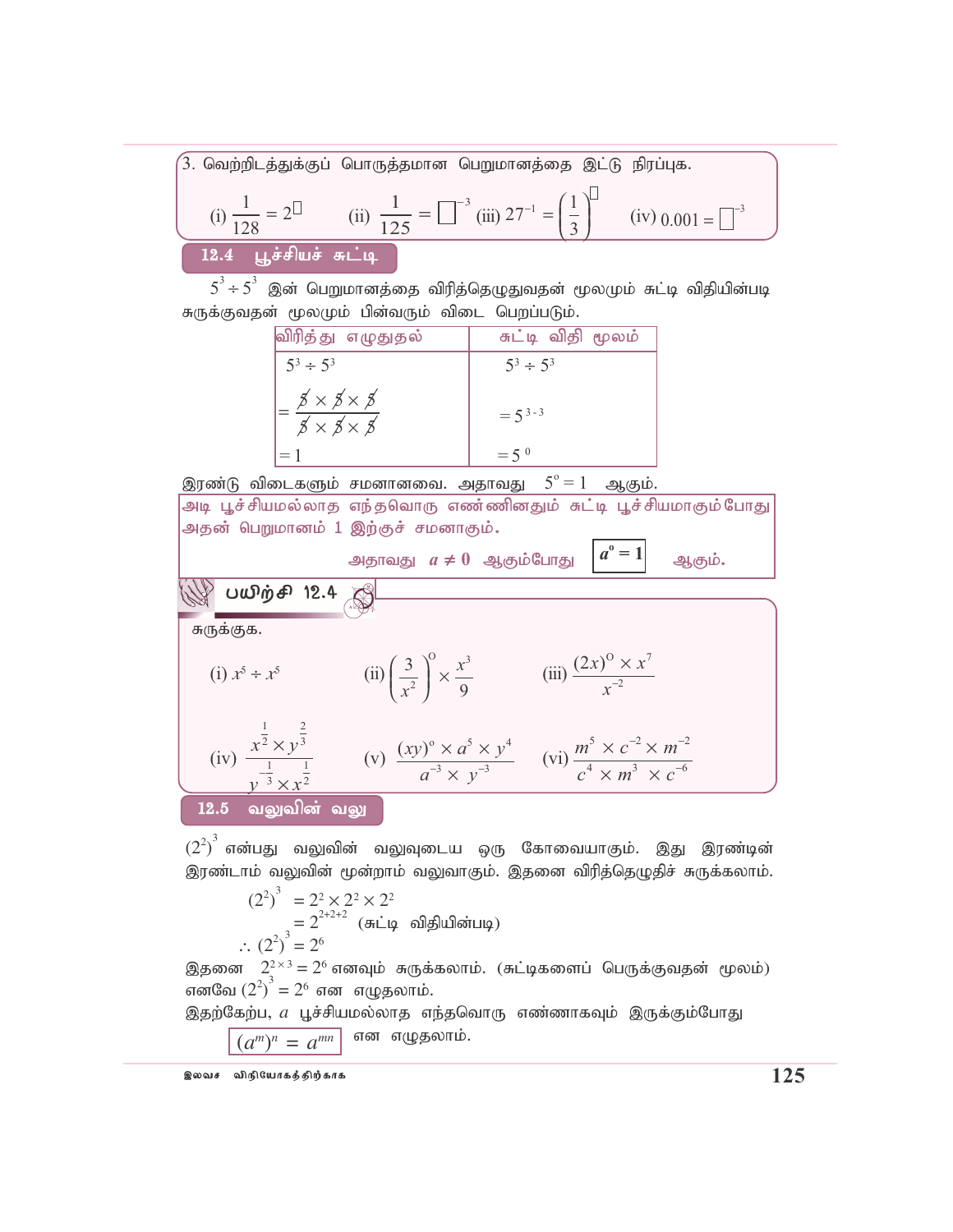

| சுட்டி வடிவம்                        | மடக்கை<br>வடிவம்                                   | மடக்கை வாசிக்கப்படும் முறை                                                                                            |
|--------------------------------------|----------------------------------------------------|-----------------------------------------------------------------------------------------------------------------------|
| $100 = 102$                          | $log_{10}100 = 2$                                  | அடி 10 ஐ உடைய 100 இன் மடக்கை 2 ஆகும்.                                                                                 |
| $32 = 2^5$                           | $log_2 32 = 5$                                     | அடி 2 ஐ உடைய 32 இன் மடக்கை 5 ஆகும்.                                                                                   |
| $49 = 7^2$<br>$a = b^c$<br>$8 = 2^3$ | $log_7 49 = 2$<br>$\log_b a = c$<br>$\log_2 8 = 3$ | அடி 7 ஐ உடைய 49 இன் மடக்கை 2 ஆகும்.<br>அடி $b$ ஐ உடைய $a$ இன் மடக்கை $c$ ஆகும்.<br>அடி 2 ஐ உடைய 8 இன் மடக்கை 3 ஆகும். |
| $rac{1}{8}$ = 2 <sup>-3</sup>        | $\log_{2} \frac{1}{8} = -3$                        | அடி 2 ஐ உடைய $\frac{1}{8}$ இன் மடக்கை -3 ஆகும்.                                                                       |
| $1 = 10^{\circ}$                     | $\log_{10} 1 = 0$                                  | அடி 10 ஐ உடைய 1 இன் மடக்கை 0 ஆகும்.                                                                                   |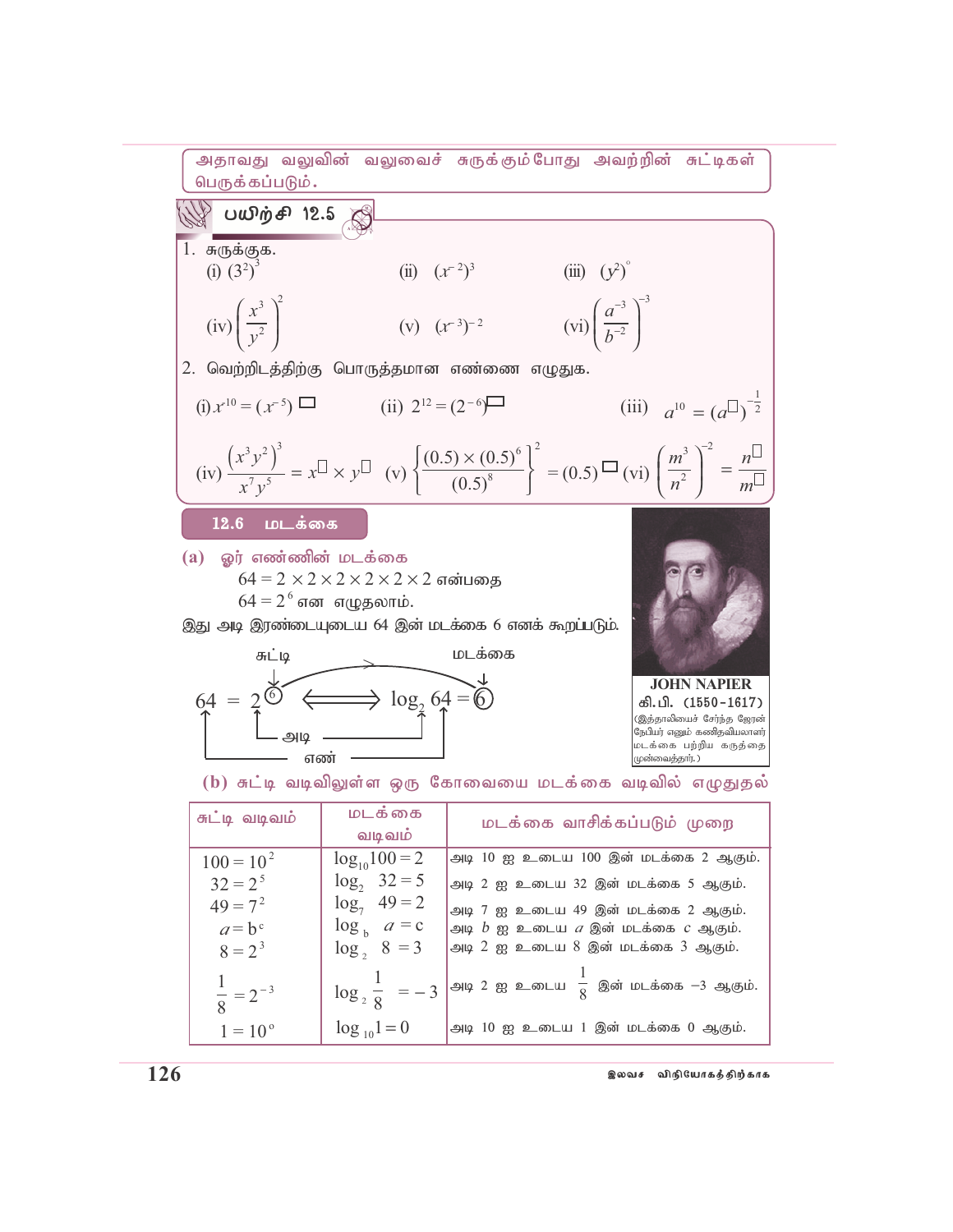பொதுவாக,

| $\hat{\boldsymbol{\omega}}$ ர் எண்ணை இன்னோர் எண்ணின் வலுவாகக் குறிப்பிடும்போது பெறப்படும் $\hat{\boldsymbol{\omega}}$<br>சுட்டியானது குறித்த அடியில் முன்னைய எண்ணின் மடக்கை எனப்படும். |                                                                                                                                                                                                                                                                                                 |                                                                    |                                    |                                                                                                                                                                                                                                                                                                                 |  |
|----------------------------------------------------------------------------------------------------------------------------------------------------------------------------------------|-------------------------------------------------------------------------------------------------------------------------------------------------------------------------------------------------------------------------------------------------------------------------------------------------|--------------------------------------------------------------------|------------------------------------|-----------------------------------------------------------------------------------------------------------------------------------------------------------------------------------------------------------------------------------------------------------------------------------------------------------------|--|
|                                                                                                                                                                                        | அதாவது $a$ = $b^{\iota}$ ஆயின் அடி $b$ ஐ உடைய $a$ இன்<br>மடக்கை <i>c</i> ஆகும். இது பின்வருமாறு காட்டப்படும்.                                                                                                                                                                                   |                                                                    |                                    | அடி 10ஐ உடைய<br>மடக்கை lg மூலம்<br>குறிப்பிடப்படும்.                                                                                                                                                                                                                                                            |  |
|                                                                                                                                                                                        | மட $_a a = c$ அல்லது $\log_a a = c$                                                                                                                                                                                                                                                             |                                                                    |                                    | $\log_{10} x = \log x$                                                                                                                                                                                                                                                                                          |  |
|                                                                                                                                                                                        | இங்கு $a, b$ என்பற்றின் நேர் எண்கள் மாத்திரம் கருத்தில் கொள்ளப்படும்.                                                                                                                                                                                                                           |                                                                    |                                    |                                                                                                                                                                                                                                                                                                                 |  |
|                                                                                                                                                                                        | ∰ பயிற்சி 12.6 இ                                                                                                                                                                                                                                                                                |                                                                    |                                    |                                                                                                                                                                                                                                                                                                                 |  |
| 1.                                                                                                                                                                                     | வெற்றிடத்துக்குப் பொருத்தமான பெறுமானத்தை இட்டு நிரப்புக.                                                                                                                                                                                                                                        |                                                                    |                                    |                                                                                                                                                                                                                                                                                                                 |  |
|                                                                                                                                                                                        | (i) $128 = 2^{\square}$ (ii) $0.00001 = \square^{-5}$ (iii) $\frac{1}{256} = 2^{\square}$ (iv) $625 = \square^{4}$                                                                                                                                                                              |                                                                    |                                    |                                                                                                                                                                                                                                                                                                                 |  |
| 2.                                                                                                                                                                                     | பின்வரும் கோவைகளை மடக்கைக் குறிப்பீட்டில் எழுதுக.<br>$(i)$ அடி $10$ ஐ உடைய $1000$ இன் மடக்கை<br>$(ii)$ அடி $2$ ஐ உடைய $16$ இன் மடக்கை<br>$\displaystyle \mathrm{(iii)}$ அடி $\displaystyle \rho$ ஐ உடைய $\displaystyle \mathop{\mathcal{Q}}$ இன் மடக்கை<br>$(iv)$ அடி $m$ ஐ உடைய $n$ இன் மடக்கை |                                                                    |                                    |                                                                                                                                                                                                                                                                                                                 |  |
| 3.                                                                                                                                                                                     | எழுதுக.                                                                                                                                                                                                                                                                                         |                                                                    |                                    | மடக்கைக் குறிப்பீட்டில் தரப்பட்டுள்ள பின்வரும் கோவைகளைச் சொற்களில்                                                                                                                                                                                                                                              |  |
|                                                                                                                                                                                        | (i) $\log_3 27$ (ii) $\log_4 1$                                                                                                                                                                                                                                                                 |                                                                    | $(iii) \log_a b$ $(iv) \log_a 512$ |                                                                                                                                                                                                                                                                                                                 |  |
| 4.                                                                                                                                                                                     | பின்வரும் கோவைகளை மடக்கைக் குறிப்பீட்டில் எழுதுக.                                                                                                                                                                                                                                               | (i) $128 = 2^7$ (ii) $10000 = 10^4$ (iii) $5 = 5^1$ (iv) $1 = 3^9$ |                                    |                                                                                                                                                                                                                                                                                                                 |  |
|                                                                                                                                                                                        |                                                                                                                                                                                                                                                                                                 |                                                                    |                                    | $\mu$ ) $\mu$ $\tau$ $\sim$ $\mu$ $\sim$ $\mu$ ) $\tau$ $\mu$ $\mu$ $\sim$ $\mu$ $\sim$ $\mu$ $\sim$ $\tau$ $\sim$ $\tau$ $\sim$ $\tau$ $\sim$ $\tau$ $\sim$ $\tau$ $\sim$ $\tau$ $\sim$ $\tau$ $\sim$ $\tau$ $\sim$ $\tau$ $\sim$ $\tau$ $\sim$ $\tau$ $\sim$ $\tau$ $\sim$ $\tau$ $\sim$ $\tau$ $\sim$ $\tau$ |  |

(c) மடக்கை வடிவில் தரப்பட்டுள்ள ஒரு கோவையை சுட்டி வடிவில் எழுதுதல்

தரப்பட்டுள்ள மடக்கை வடிவக் கோவை ஒன்றைப் பின்வருமாறு சுட்டி வடிவில் எழுதலாம்.

| மடக்கை வடிவம்   சுட்டி வடிவம்           |             |
|-----------------------------------------|-------------|
| (i) $\log_3 243 = 5$                    | $243 = 3^5$ |
| (ii) $\log_2 1024 = 10$ $1024 = 2^{10}$ |             |
| (iii) $\log_5 625 = 4$                  | $625 = 5^4$ |
| $(iii) \log_b a = c$                    | $a = b^c$   |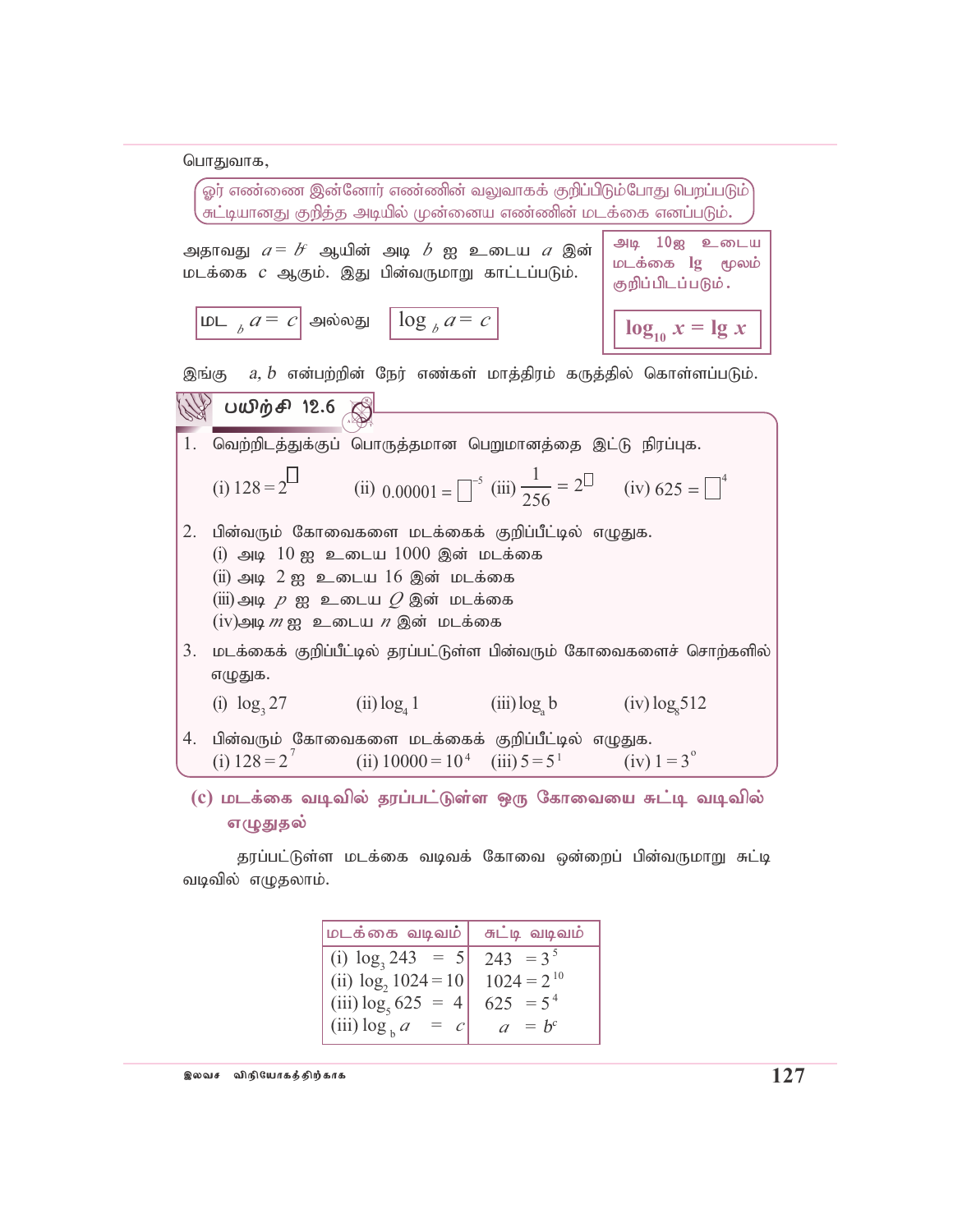இதற்கேற்பத் தரப்பட்டுள்ள ஒரு மடக்கைக் கோவையைச் சுட்டி வடிவிலும் தரப்பட்டுள்ள ஒரு சுட்டிக் கோவையை மடக்கை வடிவிலும் (இரு திசையிலும்)  $\sigma$ ழுதலாம் என்பதை விளங்கிக் கொள்க. அதனைப் பின்வருமாறு குறிப்பிடலாம்.

$$
a = b^c \implies \log_b a = c
$$

| W                                                                                                                                                            | UWḊρ̅θ̄ η 2.7 |
|--------------------------------------------------------------------------------------------------------------------------------------------------------------|---------------|
| 1. ∪3πίαισιμό ξαππωαιακωσισ π κίω μικραίως δισακ. (i) log <sub>5</sub> 125 = 3 (ii) log <sub>5</sub> 81 = 2 (iii) log 2 = 0.3010 (iv) log 0.1 = -1           |               |
| 2. Goupi̇ρ̂θιικιάακωσιτη Βίητίυμα.                                                                                                                           |               |
| (i) 2 <sup>7</sup> = ⌐ log <sub>2</sub> ⌐ = 7 (ii) 5 <sup>□</sup> = ⌐ log <sub>5</sub> ⌐ = 2                                                                 |               |
| (ii) log ⌐125 = 3 (iv) log <sub>2</sub> ⌐ = 5 (v) log <sub>6</sub> ⌑ = 4                                                                                     |               |
| 3. Goupi̇ρ̂θικιάακωστη βίητίυμα.                                                                                                                             |               |
| (i) log <sub>2</sub> 32 = ⌐ (ii) log <sub>5</sub> 25 = ⌐ (iii) log <sub>3</sub> 1 = ⓐ (iv) log <sub>6</sub> a = ⌐                                            |               |
| 4. Goupi̇ρ̂θικιάακωστη βίητίυμα.                                                                                                                             |               |
| (i) log <sub>□</sub> 1000 = 3 (ii) log <sub>□</sub> $\frac{1}{x}$ = −1 (iii) log <sub>□</sub> $\frac{1}{81}$ = −4 (iv) log <sub>□</sub> 4 <sup>-2</sup> = −2 |               |
| 5. Goupi̇ρ̂θικιάαωστη βίητίυμα.                                                                                                                              |               |
| (i) log <sub>□</sub> 3125 = 5 ⇒ ⓐ ⓐ ⓐ = 1 = 5                                                                                                                |               |
| (ii) log <sub>5</sub> 1 = −2 ⇒ ⓐ = 1 = 10 <sup>-2</sup>                                                                                                      |               |
| (iii) log ⓐ = −2 ⇒ ⓐ = 1 =                                                                                                                                   |               |